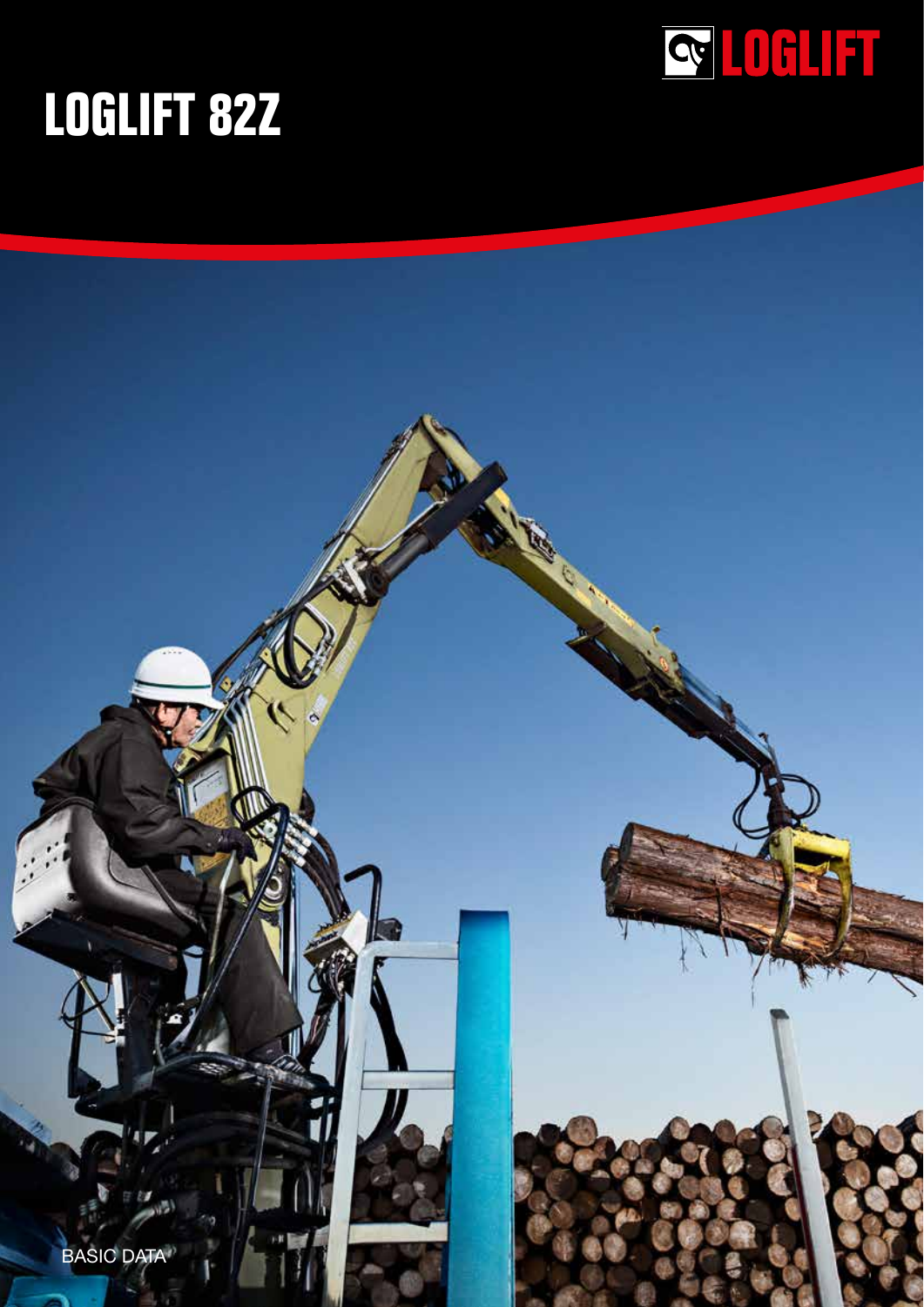## **LOGLIFT 82Z BASIC DATA**

| <b>Technical data</b>                                   | F82Z 72                                                      | F82Z 84                                                                     |
|---------------------------------------------------------|--------------------------------------------------------------|-----------------------------------------------------------------------------|
| Max. lifting capacity (kNm)                             | 82                                                           | 77                                                                          |
| Hydraulic outreach* (m)                                 | 7.2                                                          | 8.4                                                                         |
| Number of extensions                                    | 1                                                            | $\overline{2}$                                                              |
| Outreach - lifting capacity, standard (m - kg)          | $4.0 - 1820$<br>$5.0 - 1620$<br>$6.0 - 1380$<br>$6.9 - 1200$ | $4.0 - 1700$<br>$5.0 - 1500$<br>$6.0 - 1280$<br>$7.0 - 1080$<br>$8.0 - 920$ |
| Slewing system                                          | Single                                                       |                                                                             |
| Slewing angle (°)                                       | 415                                                          |                                                                             |
| Slewing torque, gross (kNm)                             | 18.2                                                         |                                                                             |
| Max. working pressure (MPa)                             | 23.5                                                         |                                                                             |
| Recommended oil flow – fixed pump (I/min), 2-pump       | $2 \times 50 - 60$                                           |                                                                             |
| Weight - High seat crane with standard stabilizer (kg)* | 1670                                                         |                                                                             |



| 1-1  | 1-2  | 1-3  | 1-4  | 1-5                    |
|------|------|------|------|------------------------|
| 2760 | 2720 | 1700 | 2145 | $\varnothing$ 45, B=80 |
| 2760 | 2770 | 2900 | 2060 | $\varnothing$ 45, B=80 |



\*Weight with fixed pump system, oil weight included

Side view